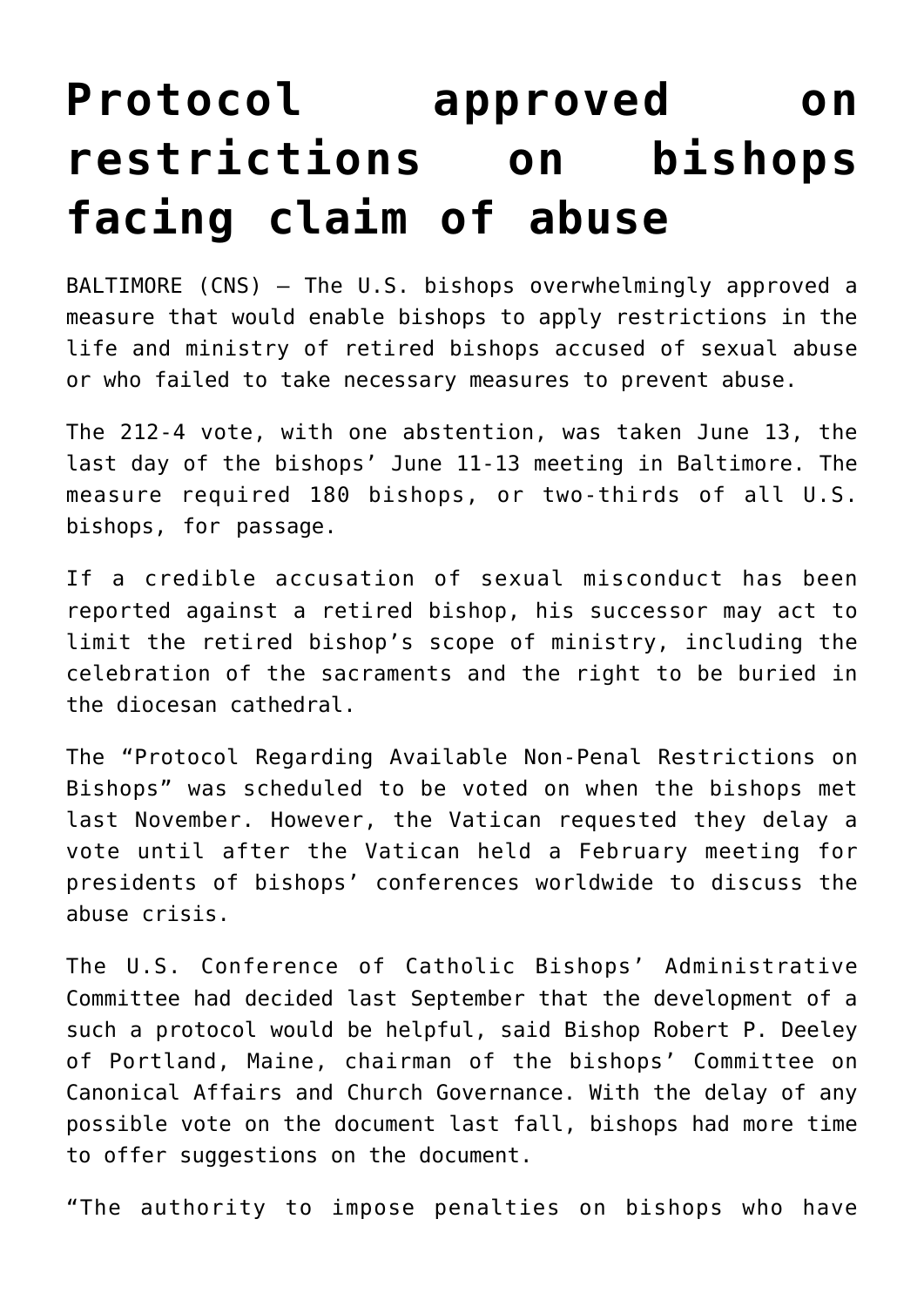committed offensive acts by commission or omission rests solely with the supreme pontiff," Bishop Deeley reminded his fellow bishops. But there are "existing instruments in canon law that are available to a diocesan bishop for imposing limitations."

The document uses "bishop emeritus" to refer for any bishop who has retired for age or for a "grave cause," or who was removed from office by the pope.

"The diocesan bishop will inform the bishop emeritus that public notice will be given of the situation and of any measures accepted by or applied to the bishop emeritus," the document says. "Prior to issuing such pubic notice, the diocesan bishops will inform the apostolic nuncio of his communications with the bishop emeritus, and will confer with the apostolic nuncio on the measures to be imposed."

Those restrictions can include "a statement to the effect that the bishop emeritus does not represent the diocese in any fashion or act on its behalf, and he is not to make public statements about alleged offenses, since these could result in further harm to victims or be detrimental to the faithful."

A diocesan bishop may forbid a retired bishop to preach, which is any clergyman's canonical right. "The diocesan bishop concerned may also request that the Apostolic See extend this prohibition more broadly or deny the exercise of the right entirely," the document says.

Diocesan bishops also may strip a retired bishop of the right to confer the sacrament of confirmation or to hear confessions. "The bishop emeritus can be denied the delegation necessary to witness marriages," it adds. "The diocesan bishop may request of the bishop emeritus, in writing, that he refrain from the public celebration of other sacraments or rites of the church."

While the U.S. bishops, in their "Directory for the Pastoral